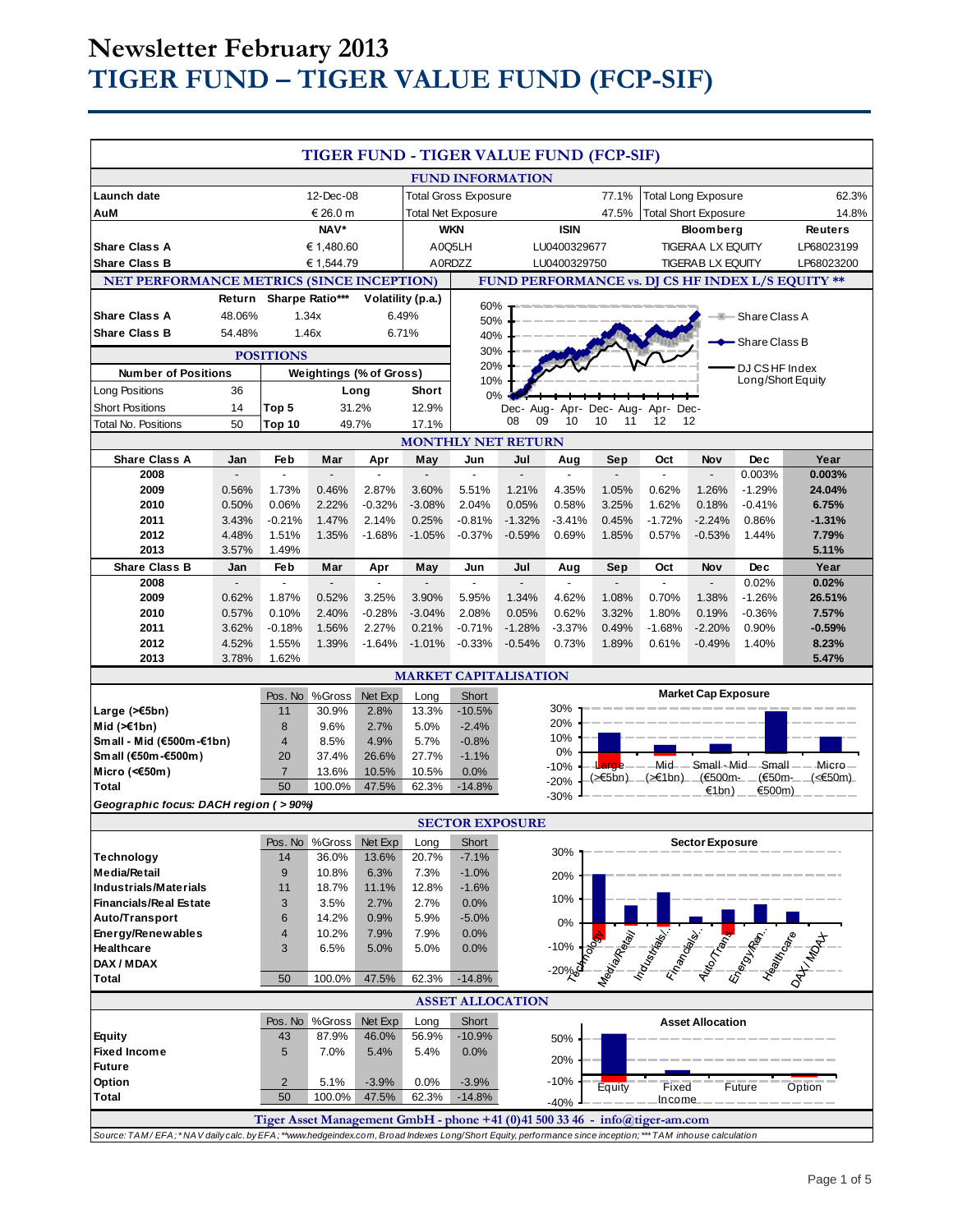# **Tiger Value Fund – February 2013**

## **O Returns: +1.49% (class A)/+1.62% (class B)**

In February the Tiger Value Fund had a positive net return of +1.49% for share class A and +1.62% for share class B, making a cumulative net return of  $+48.06\%/+54.48\%$  since inception (share class A/B).

### **O Commentary: Performance contributions broad based**

In February we slightly reduced our net adjusted exposure from around 44% to 42.5% (or to 47.5% incl. around 5% fixed income linked investments) by scaling out of positions and adding short positions. We also started to scale into new long positions which resulted in a nearly unchanged net exposure.

Our key positive contributors in February were BWIN (+70bp), Muehlhan (+33bp), Volex (+24bp), Dialog Semiconductor (+24bp), Micronic Mydata (+16bp) and Elmos Semiconductors (+16bp). On the negative side we didn't have any material loss making positions. We booked our profits on BWIN after the stock rallied 50% on the back of US online gambling legislation news.

Overall our single short/hedging positions added +6bp to the Fund performance in February.

### **O Discussion: Dialog – underappreciated growth story**

During the last few months we have built up a position in Dialog Semiconductor (DLG GY: €12.6, MCap: €860m), a leading fabless semiconductor company with its core expertise within power management chips targeting the smartphone and tablet market. The company has experienced tremendous growth in the last 5 years with 55% CAGR sales growth since 2007. This success has mainly been based on its relationship with Apple which now account for about 60% of group sales. While the revenues and profits have grown, its share price has languished for 3 years (partly due to its increasing dependence on Apple) effectively de-rating the company from 3x sales to 1x sales.

We now see a turning point in the company's development with a rising share of sales to non-Apple customer like Samsung and Intel (which are expected to double in 2013). In addition, after many quarters of falling gross margins the trend reversed in 2012 and gross margins are expected to continue to improve in 2013. Combined with a falling share of R&D expenditure, EBIT margins should see a material improvement in 2013 from 11.8% to 14.5% driving EPS growth of more than 40%.

While there are still substantial concerns about the sustainability of Apple's margins due to the strong growth of iPad mini and the potential launch of a new cheaper iPhone, this should not affect Dialog as the ASP for power management chips is the same or even higher in the low- to mid-end part of the tablet and smart phone market. And as the products become cheaper volume growth should stay high.

Despite the encouraging recent trends that stock is trading near 3-year lows and at a very attractive valuation of cash adjusted PE 10x and 7x EBIT 2013 compared with PE 15x (on normalized taxes) 12x EBIT for its closest European peer AMS.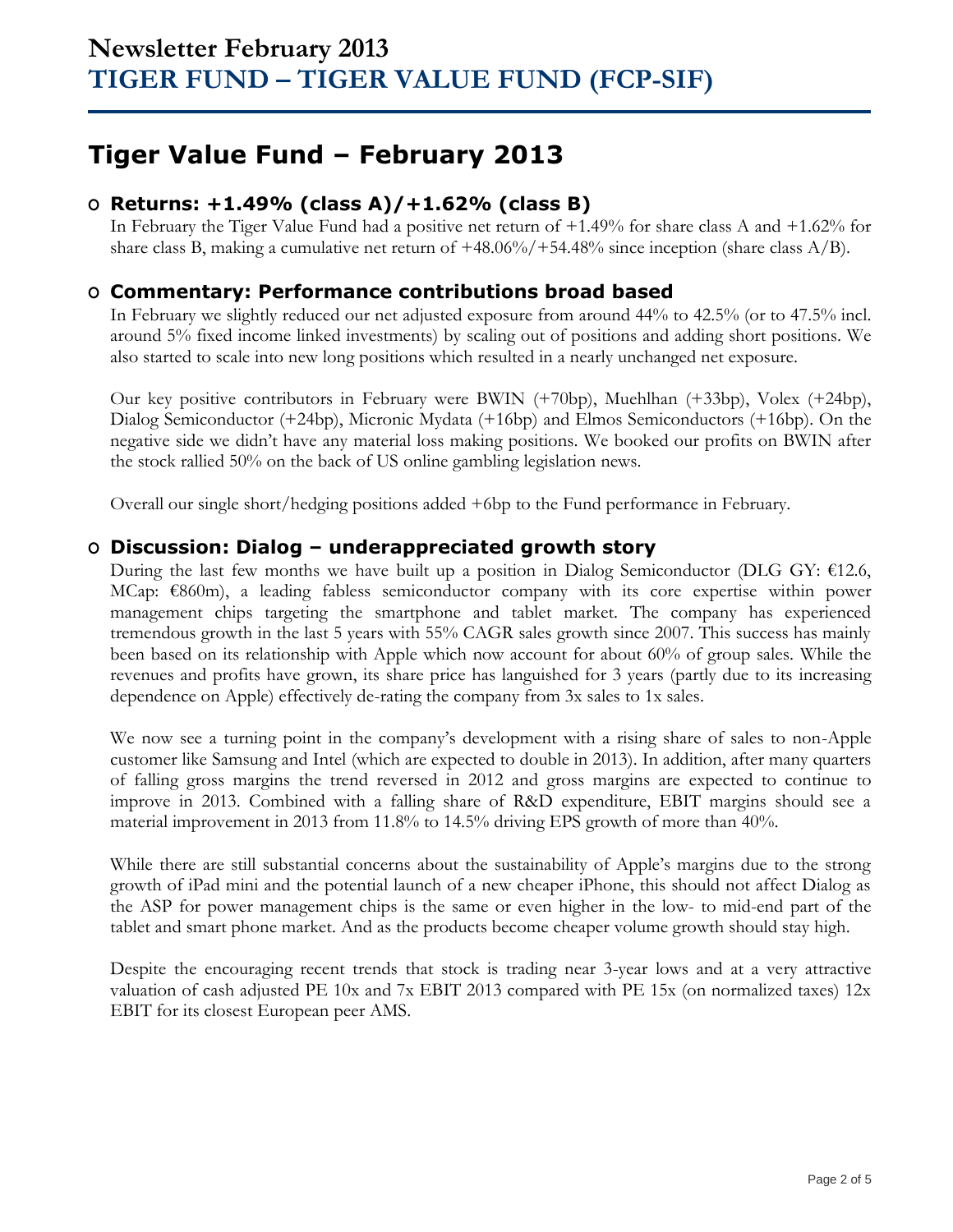## **O Outlook: Time for a pause after a strong start to the year?**

In February volatility returned to the market after the strong showing of Silvio Berlusconi and Beppe Grillo in the Italian elections. Nevertheless, as many investors still seem to be underinvested the market sell-off has so far been very shallow. We did also see a rotation into large caps in February after having lagged small and midcaps in January.

Our near term outlook remains the same and we see it likely that the market consolidates its recent gains after DAX reached 8000. We have therefore reduced our net long position slightly and also rotated into higher return ideas which have not yet performed.

## *The Tiger Value Fund Desk, 14 th March 2013*

**Matthias Rutsch Marc Schädler Peter Irblad**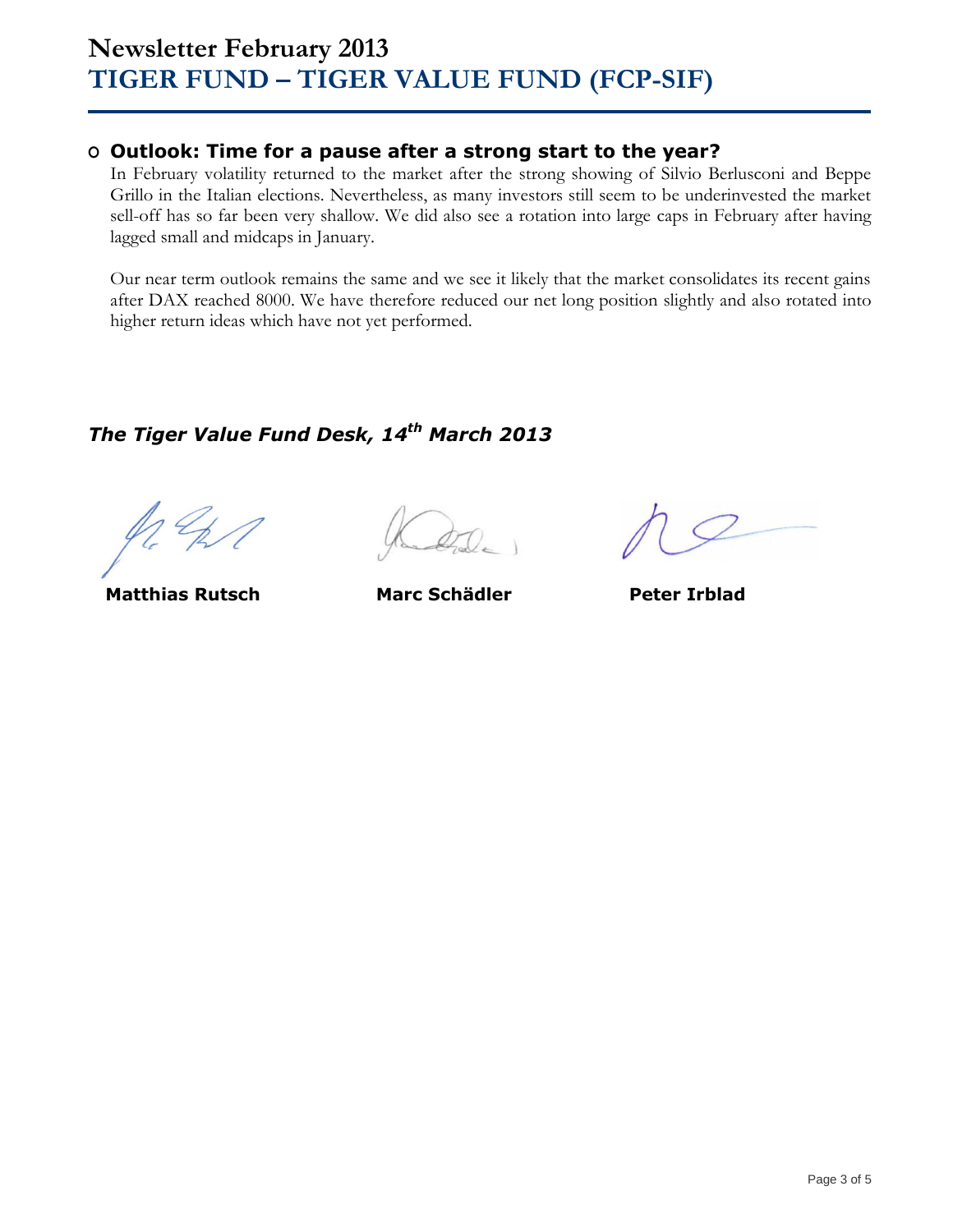### **Objectives**

The objective is to identify undervalued companies with external catalysts and/or initiate pro-active measures to create shareholder value. The fund aims for a 5 year return of 10-15% p.a. with strong focus on capital preservation.

### **Investment Strategy**

The Investment Advisor is a fundamental long-short equity stock-picker. The fund seeks undervalued small and midcap companies where a number of issues, which in our opinion can be improved, are sub-optimizing the company's public market value. For each position we perform a detailed research process including a 360 degree research approach and 10 point scoring system.

The managers foresee a direct dialog with the company as well as with other shareholders to support management to initiate value creating measures. Their partner network i.e. other shareholders, consultants, sector experts, media etc. will help to impact positive change.

The fund intends to engage in 15-30 long investments with a target net long exposure of around 50%. The geographic focus is likely to be Germany, Switzerland and Austria.

| <b>Fund Information</b>  |                             | <b>Fee Structure and Risk Management</b> |                           |
|--------------------------|-----------------------------|------------------------------------------|---------------------------|
| Currency                 | <b>EUR</b>                  | Admin/Custodian Fee                      | Up to 0.49%               |
| Legal Entity             | <b>FCP-SIF</b>              | Advisory (Mgmt) Fee                      |                           |
| <b>Fund Domicile</b>     | Luxembourg                  | Share Class A                            | $2.0\%$                   |
| <b>Fund Structure</b>    | Open-ended multi-class      | Share Class B                            | 1.5%                      |
| Style mandate            | Long/Short and Active Value | Performance Fee                          |                           |
| Investment Minimum       |                             | Share Class A                            | 20%                       |
| Share Class A            | € 125,000                   | Share Class B                            | 15%                       |
| Share Class B            | € 5,000,000                 | Hurdle Rate                              | None                      |
| Sub. Frequency           | Monthly                     | High Water Mark                          | Yes                       |
| Red. Frequency           | Monthly                     | Eligible Investors                       | See Issue Document        |
| <b>Redemption Notice</b> |                             | Leverage                                 | Maximum 200% of NAV       |
| Share Class A            | 3 months                    | Fund Benchmark                           | DJ CS HF Index L/S Equity |
| Share Class B            | 6 months                    |                                          |                           |

### **Fund Advisor Details and Service Providers**

| <b>Investment Advisor</b><br>Contact | Tiger Asset Management GmbH<br>Matthias Rutsch, Phone: +41 (0)41 500 33 46<br>Peter Irblad, Phone: +41 (0)41 500 33 45<br>Marc Schädler, Phone: +49 (0)40 226 32 35 11 |
|--------------------------------------|------------------------------------------------------------------------------------------------------------------------------------------------------------------------|
| Sub-Advisor                          | PHZ Privat- und Handelsbank Zürich AG                                                                                                                                  |
| Contact                              | Phone: +41 (0)43 443 71 00                                                                                                                                             |
| <b>Management Company</b>            | Alceda Fund Management SA                                                                                                                                              |
| <b>Prime Broker</b>                  | SFB AB                                                                                                                                                                 |
| <b>Administrator</b>                 | European Fund Administration SA                                                                                                                                        |
| Custodian                            | <b>SEB SA</b>                                                                                                                                                          |
| <b>Auditor</b>                       | PriceWaterhouseCoopers                                                                                                                                                 |